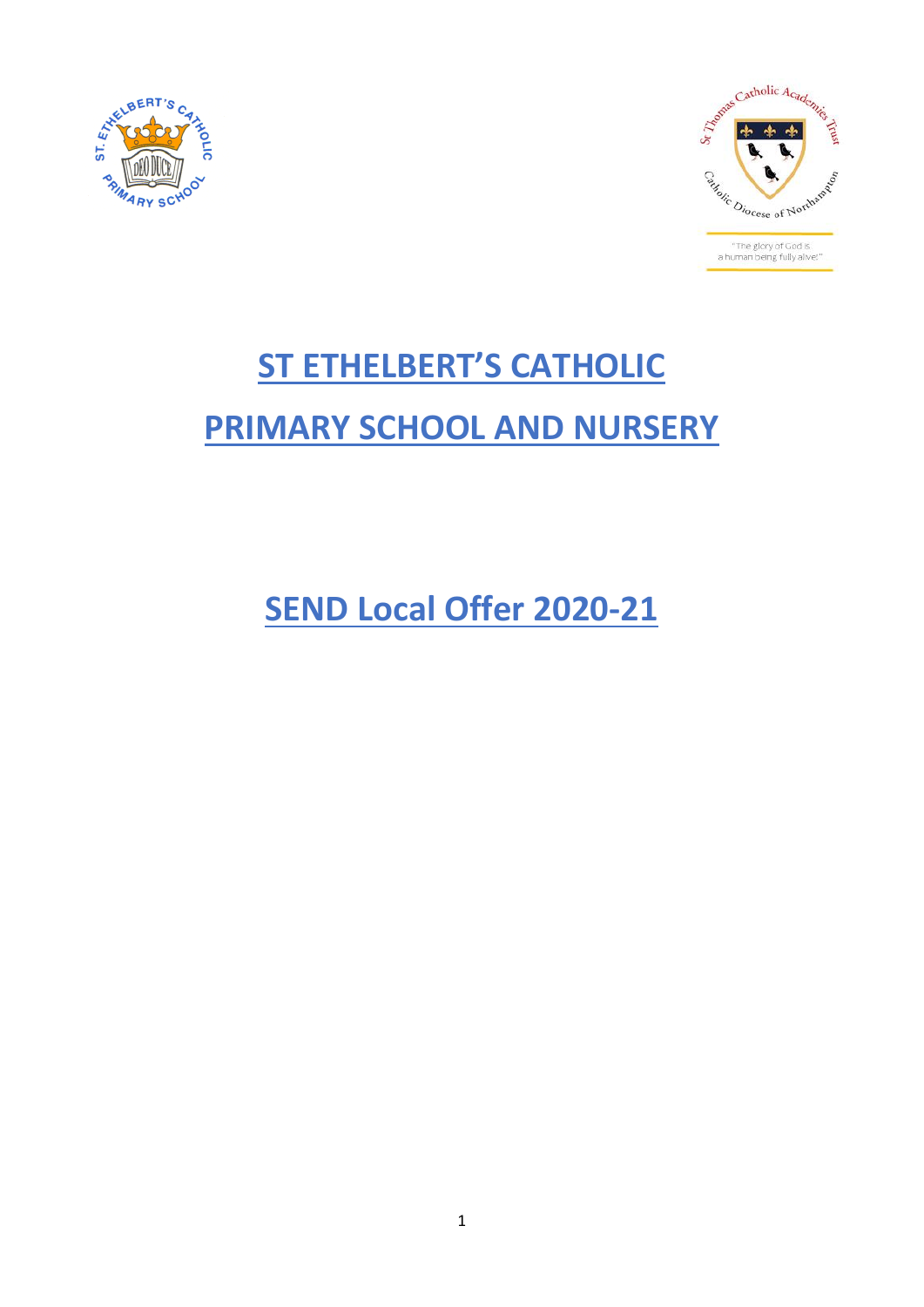# *Our mission statement: Learning, achieving and growing together with Jesus*

# **1. SPECIAL EDUCATIONAL NEEDS POLICY**

**At St Ethelbert's we are committed to offering an inclusive curriculum to ensure the best possible progress for each of our pupils whatever their needs and abilities. As a Catholic community we believe that every child is a unique and special blessing from God and that everyone who is part of our community should be equally valued, respected and loved.**

# **The specific objectives of our SEND Policy are as follows:**

- To identify pupils with special educational needs (SEN) and disabilities, assess these needs and ensure their needs are met.
- To ensure that pupils with special educational needs and disabilities join in with all the activities of the school.
- To ensure that quality teaching is provided and all members of staff are trained in delivering an appropriate curriculum to meet the needs of Special Educational Needs children.
- To ensure that all learners make the best possible progress.
- To ensure that parents are informed of their child's special needs and that there is effective communication between parents and school.
- To ensure that learners express their views and are fully involved in decisions which affect their education.
- To promote effective partnership and involve outside agencies when appropriate ensuring that all partners are aware of their responsibilities.

# **Through appropriate curricular provision, we respect the fact that children:**

- Have different educational and behavioural needs and aspirations;
- Require different strategies for learning;
- Acquire, assimilate and communicate information at different rates;
- Need a range of different teaching approaches and experiences.

#### **We welcome children with special educational needs and / or disabilities as part of our community and, from our early years setting onwards, we aim to ensure that all children have an equal opportunity to engage in the curriculum.**

The school's SEN policy is available on the school's website under the policies tab.

http://www.stethelberts.slough.sch.uk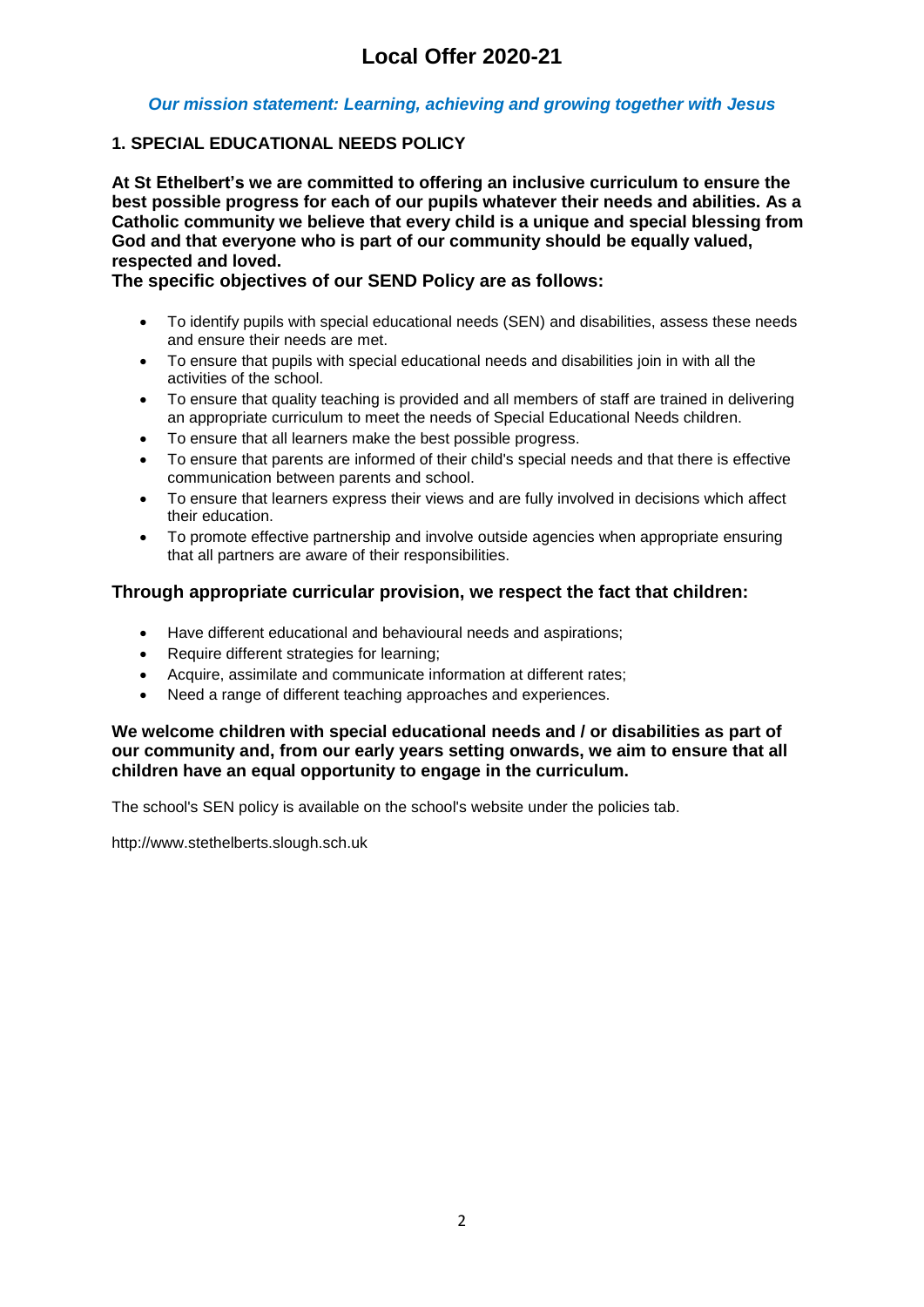# **2. TEACHING AND LEARNING**

Quality first teaching underpins our approach to teaching and learning for all pupils in school. This is vital component in ensuring all pupils make at least good progress across the curriculum.

#### **At St. Ethelbert's, quality first teaching consists of:**

- Using a range of teaching and learning styles
- Setting appropriate learning objectives that build on pupils' prior learning and existing knowledge and understanding
- Providing an engaging curriculum that is closely matched to pupils' needs
- Ensuring the learning in class is differentiated so all children are able to access the learning at their level whilst maintaining the right balance of challenge and support
- Setting ambitious targets which are shared with children and parents and reviewed on a regular basis
- Using guided group (small focus groups) to provide appropriate support or challenge within the classroom
- Using Learning Support Assistants to work with pupils in small groups or on a 1:1 basis to provide additional support or challenge

#### **How will the curriculum be matched to my child's needs?**

- When a pupil has been identified with SEN, their work will be differentiated by the class teacher to enable them to access the curriculum more easily.
- LSAs may be allocated to work with the pupil, either as 1:1 or in a small focus group to target more specific needs.
- Targets will be set according to their area of need and written in their individual support plan. These will be monitored weekly by the class teacher and LSA and every term by the SENCo.

#### **How will St Ethelbert's Catholic School support my child, if they have SEN?**

- Most children's needs will be met through quality first teaching in class.
- However, for some children there are occasions when further additional support may be needed to help them achieve their targets.
- At St Ethelbert's the progress and attainment of all pupils is reviewed every half term by the Senior Leadership Team during Pupil Progress Meetings at which time provision may be adjusted to meet identified needs.
- Support plans are put in place for a child with SEN and/or disabilities who have an identified barrier to their learning, impeding their progress.
- The plan sets out targets that are currently being worked on and what additional provision is put in place for that child.
- For many children, targets will be connected to learning and will often be specifically to do with literacy and numeracy. For other children, they may focused on social interaction, communicating with children and adults, emotional difficulties, or overcoming physical issues (for example concerns with fine motor control)
- If a pupil has needs related to more specific areas of their education, such as spelling, handwriting, numeracy & literacy skills etc. then the pupil will be placed in a small focus group. This will be run by the Learning Support Assistant (LSA). The length of time of each intervention will vary according to need. The interventions will be regularly reviewed by all involved to ascertain its effectiveness and to inform future planning**.**

# **3. IDENTIFYING AND ASSESSING SPECIAL EDUCATIONAL NEEDS**

#### **How does the school identify children who need extra help?**

- Concerns are raised by the class teacher, the parents/carers or the child
- Assessments carried out in school indicate that the child has a barrier to learning
- There is a change in the behaviour of the pupil
- Limited progress is being made or the pupil's attainment is significantly below the rest of their peers

#### **What happens if my child has been identified as requiring additional help or support?**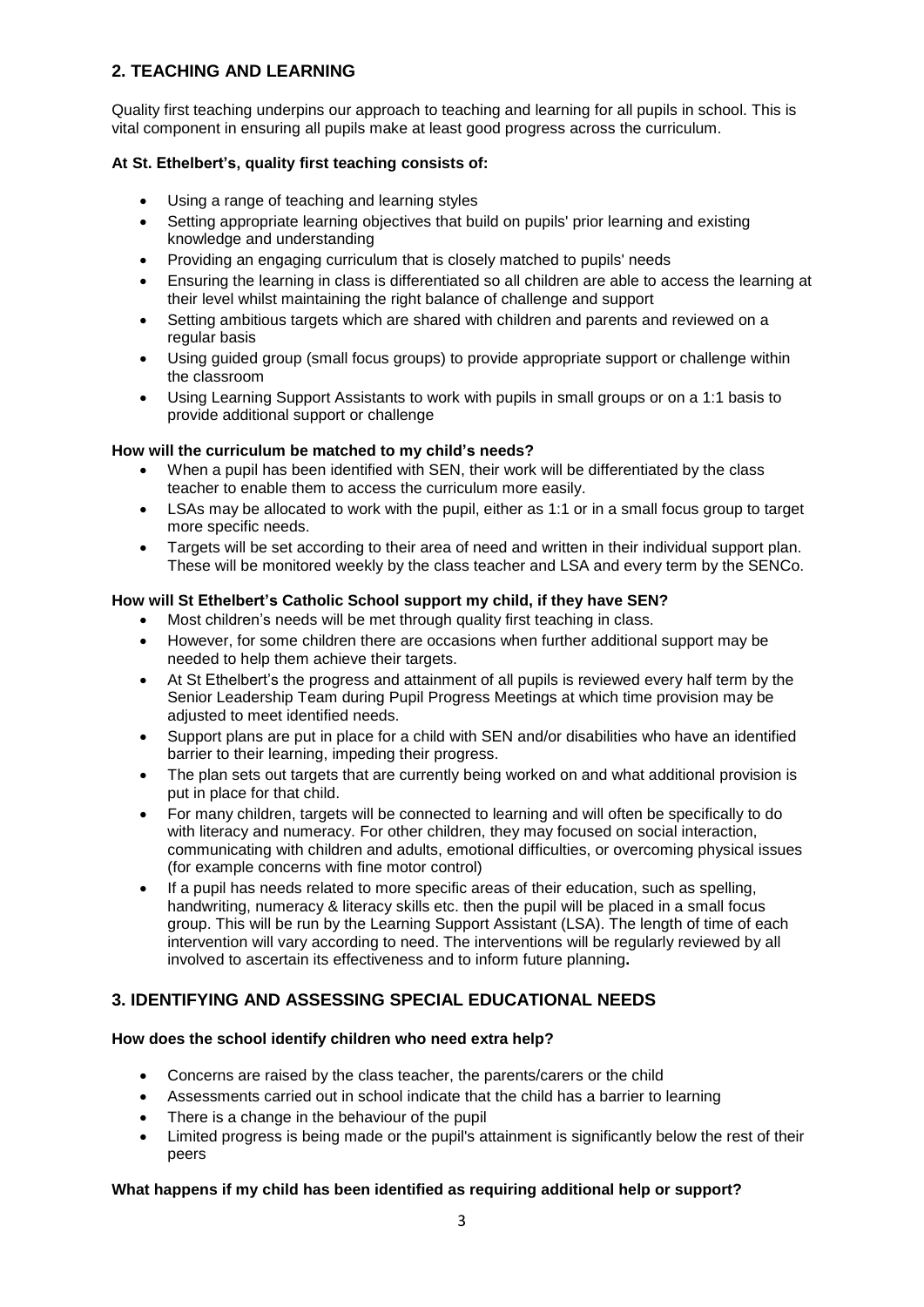- The school will set up a meeting with you to discuss this with you in more detail and to: listen to any concerns you may have too; plan any additional support your child may receive; and discuss with you any referrals to outside professionals to support your child's learning.
- If a child continues to have difficulty after interventions or has a high level of difficulty, they may be considered to have special educational needs (SEN) and they will be placed on the SEN register. Parents will be informed of this.

#### **What should I do if I am worried that my child may have special educational needs?**

- If you have any concerns then you should speak to your child's class teacher initially. This concern may also then be passed to the SENCo (Special Educational Needs Coordinator) to ensure that your child's needs are being met.
- If you are still concerned that your child's needs are not being met in class and that they are not making progress, you can ask for a meeting to be arranged with the SENCo to discuss what might need to happen next.

# **4. IDENTIFYING AND ASSESSING SPECIAL EDUCATIONAL NEEDS**

# **How will parents and children be involved in planning and reviewing progress?**

- The targets for the SEN support plan are negotiated, as appropriate, with the child and the child's family during parent consultation meetings.
- At the beginning of the new term, the teacher, parent and child (where appropriate), will review support plans and in partnership, write new targets.
- The targets will depend on the needs of the individual child.
- Information and reports from outside agencies will be discussed with parents/carers.

#### **How will I know how my child is doing?**

- Your child's class teacher is available at the end of each day if you wish to raise any concerns or receive a brief update. You are also welcome to make an appointment with your child's class teacher or the SENCo if you wish to discuss your child's progress in greater detail.
- Parent Consultations are held twice a year (normally in the autumn and spring terms) which provide an opportunity for you to have a detailed update on the progress your child is making
- Your child will also receive a written end of year report which summarises your child's progress over the year

# **5. ADDITIONAL SUPPORT**

#### **St. Ethelbert's has a highly experienced and skilled team who may be involved in supporting your child. These include:**

- Your child's class teacher, who will always make sure that the tasks set are appropriate and accessible to your child. They are available to speak to you at the start and end of the day. If you would like to discuss your child's progress in greater detail then please make an appointment via the school office.
- Learning Support Assistants who support targeted pupils in class.
- The Assistant Headteacher for your phase/SENCo who coordinates the provision for pupils with SEN across the school.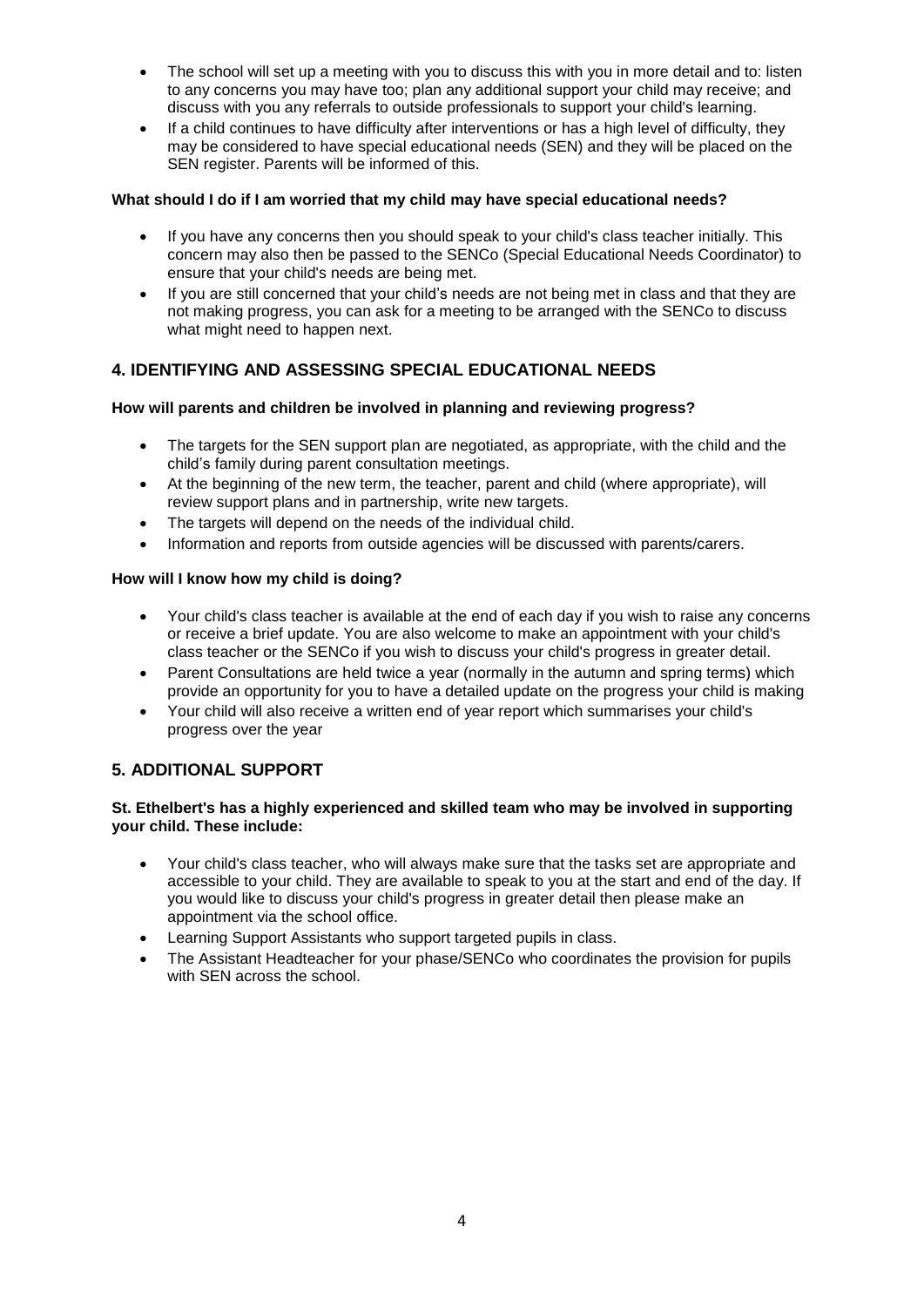- A number of Learning Support Assistants who are trained to deliver Speech and Language targets
- An Educational Psychologist who works with the school for 1/2 day per week. Her work includes assessment of children's barriers to learning as well as providing the school and families with advice to ensure that the pupils needs are met and that they make progress
- A Speech and Languge therapist who provides intervention work with pupils in and out of the classroom, and advice and support for teachers working with pupils in the mainstream classroom settings
- Outreach workers who may be assigned to work with pupils to support them with behavioural issues
- Behaviour Support professionals who give advice when required
- The services or advice of other professionals may also be sought dependent on the needs of the pupils (e.g. Autism Advisory Teacher)

#### **What specialist services and expertise are available at or accessed by the school?**

At times it may be necessary to consult with outside agencies to receive their more specialised expertise. The agencies used by the school include:

- Educational Psychologist (EPs)
- Child & Adolescent Support Team (CAST)
- **•** Behaviour Outreach Service (SEBDOS)
- Child & Adolescent Mental Health Service (CAMHS)
- Social Services
- Children's Therapy Team (Speech & Language/Occupational Therapy)
- School Nurse

The school will complete a referral to consult with outside agencies based on an individual's needs. Parents will always be informed of this and parental consent obtained where necessary.

- An Educational Psychologist (EP) is allocated to St Ethelbert's Catholic School. S/he will assess pupils in school who have not progressed as a result of the interventions put in place for them.
- The EP will meet with parents/carers and give feedback after each assessment has been completed.
- S/he will offer us advice and parent/carers on how to best support the pupil in order to take their learning forward.

#### **Pupils with medical needs**

- If a pupil has a medical need then a detailed care plan is compiled with support from the school nurse in consultation with parents/carers. These are discussed with all staff who are involved with the pupil.
- Every year, all staff at St Ethelbert's receive epipen and asthma training delivered by the school nurse.
- There are specific members of staff who have first aid training and the school is committed to ensuring that this training is updated regularly.

#### **Resource Base**

#### **What is the Resource Base?**

- The school has a Resource Base to cater for children who, although having a specific severe speech and language disorder, are otherwise capable of benefitting from a mainstream curriculum.
- The Resource has its own dedicated equipment and facilities and is staffed by a speech and language therapist and specialist learning assistants.
- The Resource Base operates a fully inclusive model and is fully integrated with the school. All children allocated places in the Resource are registered as pupils at St Ethelbert's and participate as pupils in mainstream classes with peer interaction as well as the individual and small-group work within the Resource.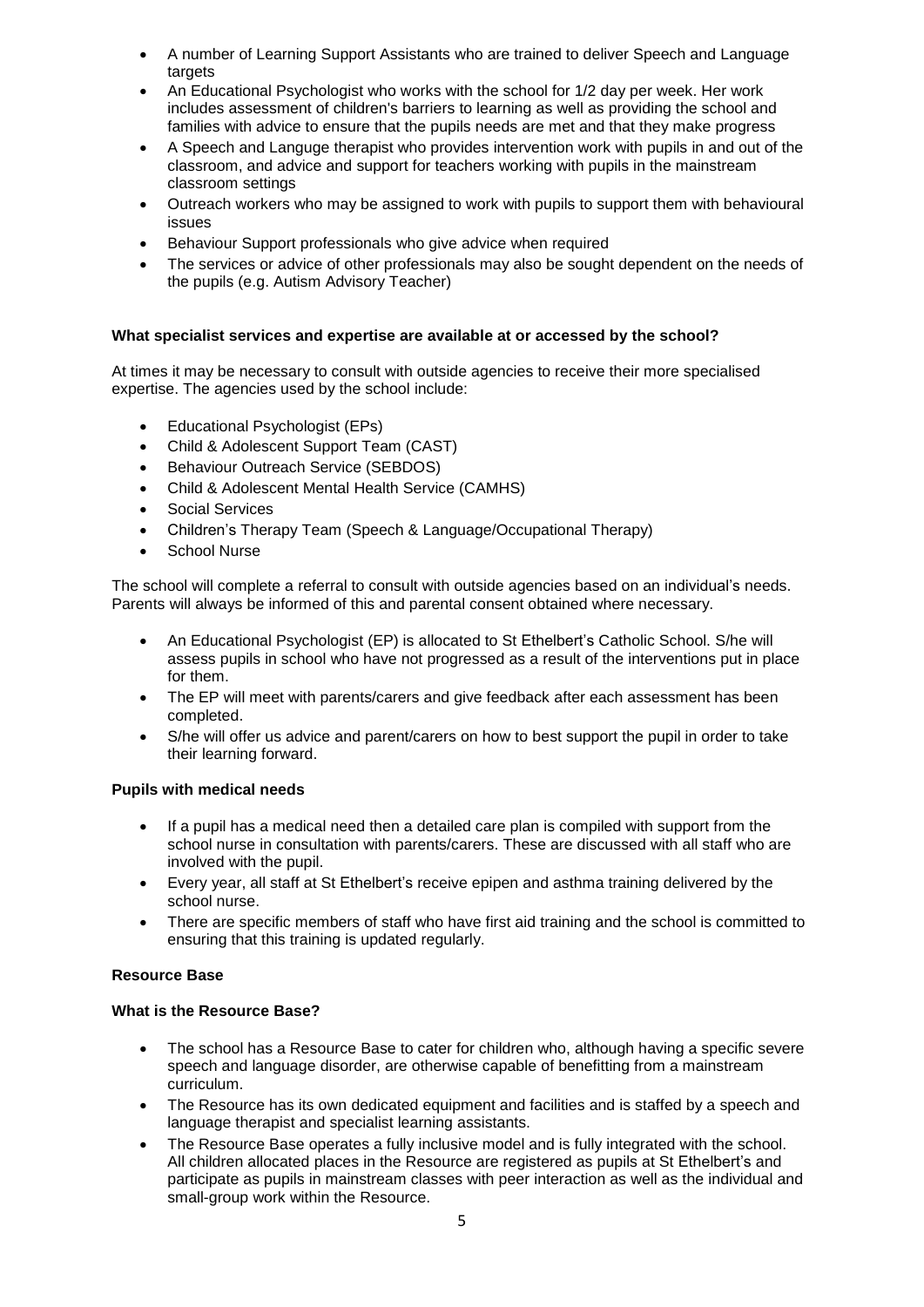The school has ten places for children in Years Reception to Year 6.

#### **Overall aims of the Resource**

- The primary aim of the Resource Base is to provide an integrated, inclusive education for children with speech and language difficulties and maximise language development of individual children, with a view for them to access mainstream education.
- Speech and Language therapy is provided, as appropriate to the needs of each child. This may focus upon developing receptive and expressive language skills, vocabulary, attention, listening and speech.
- The Resource Base also provides pupils with access to a full mainstream curriculum, with emphasis on language, by giving such assistance as is necessary to help them overcome any disadvantage arising from their speech and language difficulties.
- The Resource Base provides a full range of opportunities for learning through play and real experiences, supplemented by specific speech therapy appropriate to the needs of each child. Skills learned within the Resource Base on an individual or small-group basis are then exercised and developed in the mainstream classroom with the close cooperation of the class teacher, supported where necessary by Resource Staff.

#### **Selection criteria**

- All children who attend the Resource Base have been referred by the Local Authority following an assessment by professionals such as an Educational Psychologist and Speech and Language Therapist.
- Pupils who attend the Resource Base typically have a statement of special educational needs or an EHCP which identifies that they need to attend a provision which provides specialist support for children with speech and language difficulties where the main barrier to learning is language and communication.
- The Local Authority hold Termly Admissions panel meetings. The Admissions Panel will allocate a place to a child if there is a space within the Resource Base and the evidence provided from professionals indicates that the Resource Base is the most suitable provision to meet their needs.
- Places for the nursery are allocated at an Admissions Panel in the summer term. A place in the nursery does not guarantee a place in the Reception and parents will need to apply for a place in Reception through the normal application procedures in Slough.

# **6. EXTRA ACTIVITIES**

#### **Extra activities outside of school**

- As well as the learning we organise during the day we also offer a range of school clubs activities.
- These are offered to different age groups at different times throughout the year.
- These include activities such as gymnastics, dance, choir, football, art, gardening, cookery and multi-sports.
- These clubs and activities are available to all children in the school and no child will be prevented from joining a club because of a special educational need. Risk assessments, guidance on staff/pupil ratios and health and safety procedures are followed to ensure that all pupils can participate safely.
- For pupils entitled to free school meals, the school is committed to subsidising the cost of one additional out of school activity/club per term to ensure that they have access to these opportunities.

#### **School trips**

- Each year group experiences at least one school trip per year.
- School trips are available to all and proper procedures, including risk assessments are put in place to ensure that all children are able to participate.
- Slough Local Authority guidance on staffing ratios is always adhered to as the safety of pupils is of the upmost priority.
- Children with EHC plan or statement of Special Educational Needs will usually have an additional adult with them on the trip to support them on a 1:1 basis.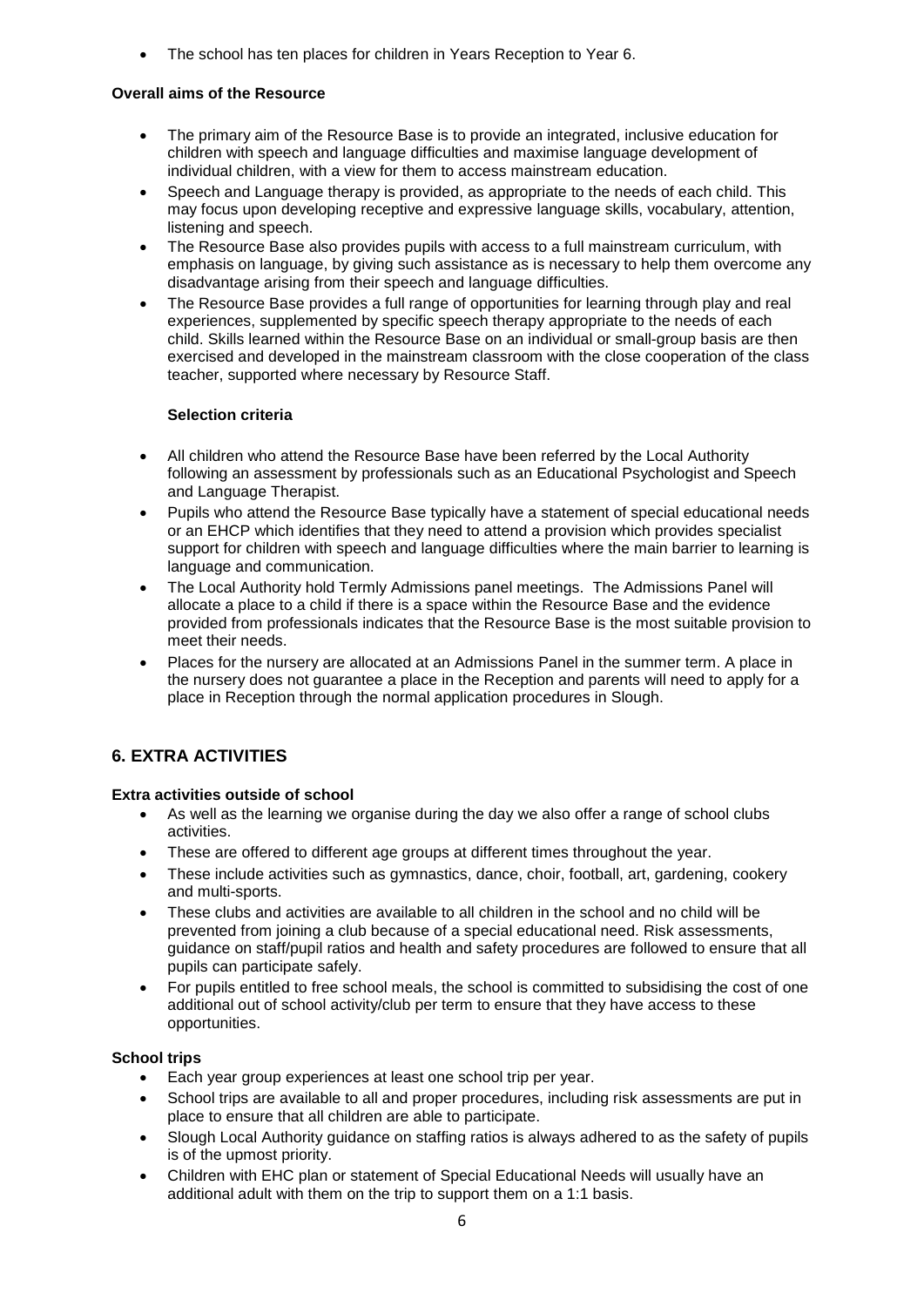Parental contributions towards the cost of school trips is on a voluntary basis and no child will be excluded from a trip due to an inability to pay the full or part of the amount. Please see our Charging and Remissions Policy on our school website for further information regarding this.

# **7. MEETING THE SOCIAL AND EMOTIONAL NEEDS OF CYP WITH SEN**

### **What support will there be for my child's overall well-being**?

The Pastoral Care Manager, class teacher and SENCo are readily available for parents and pupils who wish to discuss issues and concerns.

- St Ethelbert's Catholic School has a full time Safeguarding and Pupil Wellbeing Officer, and a full time Welfare and Parent Support Officer, who work closely with families, children, teachers and class LSAs to support pupils' well-being on an individual basis
- The school also provides nurture groups to support a small number of pupils who need an additional or different provision to meet their social and emotional needs. These are usually led by our Safeguarding and Pupil Wellbeing Officer and consist of individual or small group work to support children develop coping strategies needed for issues such as behavioural concerns, making and sustaining friendships and anger management
- Every year our school participates in the nationwide anti-bullying campaign which raises awareness of bullying of children and young people, in schools and elsewhere and to highlight ways of preventing and responding to it. Our school does not tolerate bullying and where concerns are raised these are dealt with immediately to ensure that all children are safe and happy at school.
- The SENCo and Pastoral Care Manager also consider carefully the social and emotional needs for Looked After Pupils and provide appropriate nurture groups/mentoring to support them with any emotional issues and remove any potential barriers to learning.

# **8. KEEPING UP TO DATE WITH KNOWLEDGE AND SKILLS**

#### **To ensure our staff have the skills and knowledge to support children with SEN there is an ongoing programme of training and support.**

- This may be in-house training provided by the SENCo or training provided by professionals such as the Educational Psychologist. The school may also send staff to specific training in order to support the needs of individuals or groups of children.
- Staff are trained in specific Literacy programmes such as Read, Write Inc (phonics), and Colourful Semantics (sentence construction).
- Each year the equivalent of 5 INSET days are used for teacher training and time is allocated to staff/groups of staff for training on special educational needs. This is planned by the SENCo based on the needs of pupils in the school and the training needs of staff/groups of staff within the school.
- All new members of staff are given an induction which includes information on our Special Educational Needs Policy and the procedures we use in school to ensure this policy is implemented effectively.

# **9. TRANSITIONS**

#### **Many strategies are in place to enable all pupils' transition to be as smooth as possible.**

These include:

- Discussions between the previous or receiving schools prior to the pupil joining/leaving.
- All pupils attend a transition session at the end of the academic year, where they spend some time with their new class teacher in their new classroom.
- In year 6, pupils go and spend a day in their new secondary school.
- Additional visits are arranged for pupils who need extra time in their new school, if they are moving to secondary school.
- A specialist transition programme is provided for vulnerable pupils